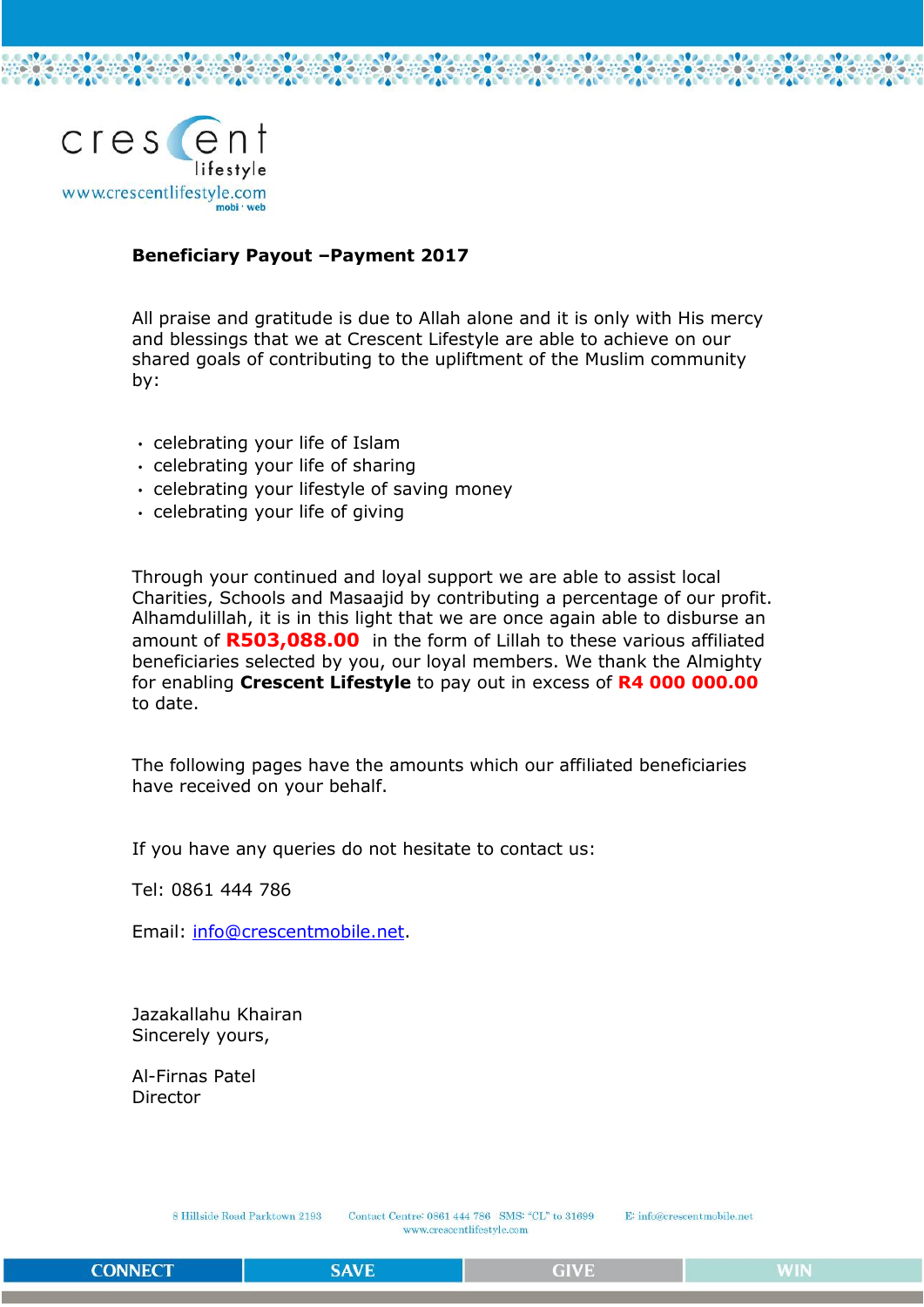

 $\sim$ 

LAP<sub>P</sub>

 $\mathcal{C}_{\mathbf{0}}$ 

**CAL** 

 $990$ 

č٨

 $-990 -$ 

7000

**CARAGIO** 

also calso calso calso

 $\frac{1}{2}$ 

La**te** 

 $e_{\delta b}$ 

 $-122 -$ 

**COOM** 

 $.99<sub>0</sub>$ 

ZA.

| <b>BENEFICIARY</b><br><b>CODE</b> | <b>BENEFICIARY NAME</b>                    | <b>RANDS</b> |
|-----------------------------------|--------------------------------------------|--------------|
|                                   | <b>CHARITY</b>                             |              |
| CHA00002                          | <b>Gift Of The Givers</b>                  |              |
| CHA00001                          | Al-Imdaad Foundation                       | 46,346,67    |
|                                   |                                            | 27,891,25    |
| CHA00003<br>CHA00064              | Ikageng - Orphans with HIV                 | 27,136,22    |
|                                   | Beitul Aman Old Age Home                   | 22,865,22    |
| CHA00019                          | <b>Sultan Bahu Centre</b>                  | 20,954,36    |
| CHA00021                          | Baitul Ilm Orq                             | 14,324,20    |
| CHA00022                          | <b>Muslim Judicial Council</b>             | 11,797,44    |
| CHA00108                          | Ihata Shelter                              | 8,008,73     |
| CHA00007                          | Al Munirah Centre                          | 7,963,94     |
| CHA00085                          | <b>Baitul Ansaar Charitable Foundation</b> | 7,961,51     |
| CHA00008                          | <b>Mustadafin Foundation</b>               | 7,644,74     |
| CHA00013                          | <b>Crescent Haven Welfare Society</b>      | 7,621,14     |
| CHA00060                          | <b>Muslim Hands</b>                        | 6,149,25     |
| CHA00056                          | <b>Mustadafin Foundation</b>               | 6,111,07     |
| CHA00109                          | Vision Child and Youth Care Centre         | 6,000,77     |
| CHA00026                          | Saaberie Chisty Society- Islamic Centre    | 5,403,23     |
| CHA00016                          | Muslim Aids Programme (JHB)                | 5,143,68     |
| CHA00041                          | Jameah Mosque Bokaap                       | 5,096,49     |
| CHA00025                          | <b>Ennerdale Muslim Association</b>        | 4,931,33     |
| CHA00005                          | Muslim Aids Program (Cape Town)            | 4,884,14     |
| CHA00072                          | Al Amin Ghafis Institute                   | 4,742,57     |
| CHA00090                          | <b>Islamic Relief South Africa</b>         | 4,709,96     |
| CHA00074                          | Madressah Tahfeezul Quraan                 | 4,365,05     |
| CHA00089                          | F.E.E.D                                    | 4,341,29     |
| CHA00014                          | Siyafunda Trust                            | 4,105,51     |
| CHA00032                          | <b>Bosmont Mosque and Islamic Centre</b>   | 3,963,94     |
| CHA00055                          | Heidelberg Muslim Jamaat                   | 3,185,31     |
| CHA00024                          | Eldorado Park Muslim Council               | 3,138,12     |
| CHA00062                          | Sabalalisa Iqiniso Da'wah Academy          | 3,138,12     |
| CHA00029                          | Miftahul Uloom Islamic School              | 2,854,98     |
| CHA00092                          | Orphanage & Destitute Ansaar               | 2,784,19     |
| CHA00031                          | Darul Uloom Bosmont                        | 2,713,41     |
| CHA00036                          | <b>Brits Muslim Jamaat</b>                 | 2,642,63     |
| CHA00006                          | Vaal Muslim Womens Forum                   | 2,501,06     |
| CHA00027                          | Benoni Muslim Jamaat                       | 2,288,70     |

8 Hillside Road Parktown 2193

Contact Centre: 0861 444 786 SMS: "CL" to 31699 www.crescentlifestyle.com

E: info@crescentmobile.net

**CONNECT**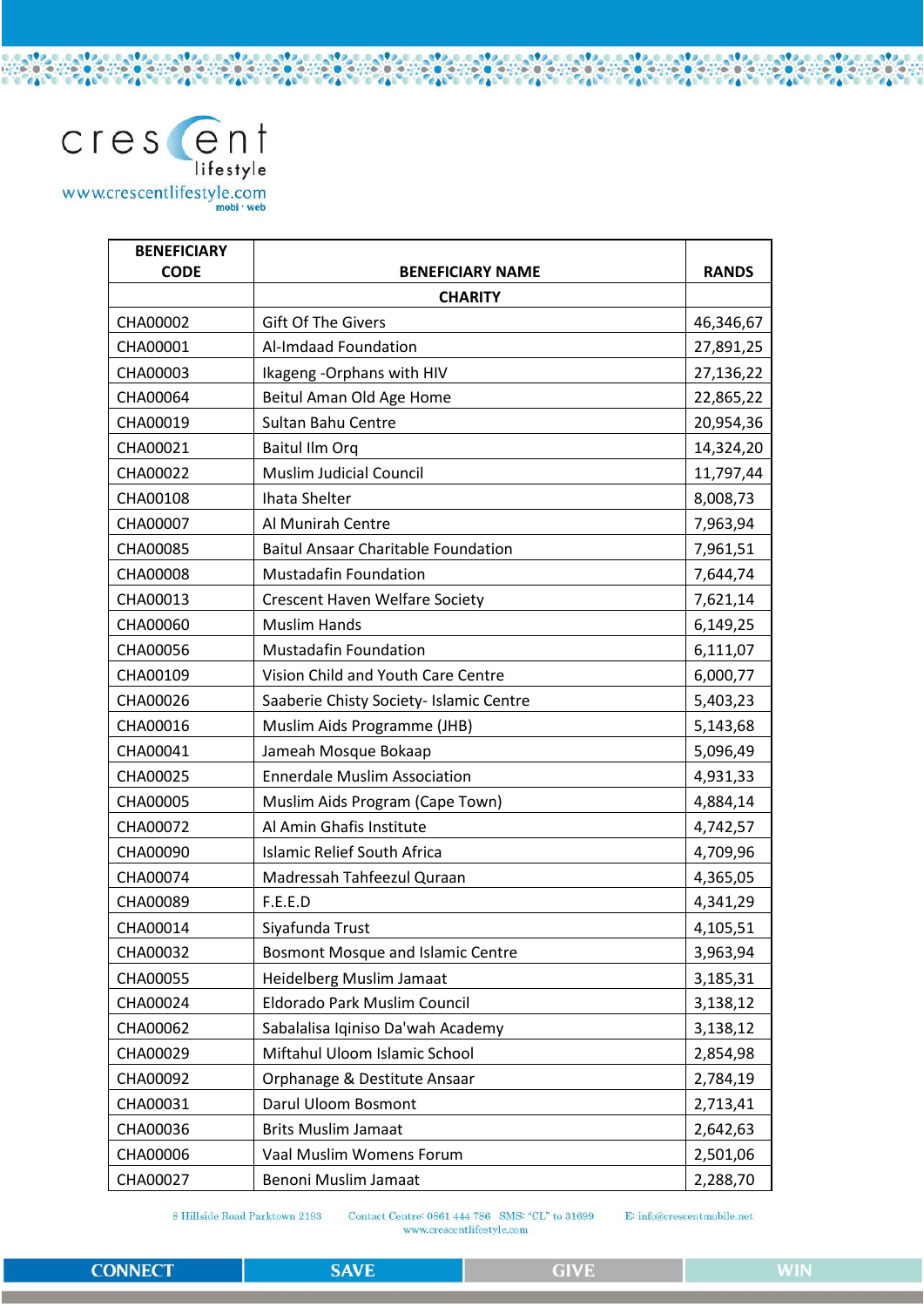

**CAL** 

**CA** 

| <b>BENEFICIARY</b><br><b>CODE</b> | <b>BENEFICIARY NAME</b>                  | <b>RANDS</b> |
|-----------------------------------|------------------------------------------|--------------|
|                                   | <b>CHARITY</b>                           |              |
| CHA00017                          | <b>Islamic Careline</b>                  | 2,217,92     |
| CHA00034                          | Africa Muslims Agency                    | 2,217,92     |
| CHA00038                          | Horseshoe Muslim Jamaat                  | 2,217,92     |
| CHA00030                          | Al Ansaar Foundation                     | 2,123,54     |
| CHA00063                          | Nylstroom Muslim Welfare                 | 2,123,54     |
| CHA00073                          | Miftahuddin Islamic Institute            | 2,099,94     |
| CHA00018                          | Lenasia Muslim Association               | 2,076,35     |
| CHA00037                          | Klipspruit Muslim Council                | 2,029,16     |
| CHA00009                          | Awgaf SA                                 | 2,005,56     |
| CHA00091                          | Benoni Muslim Charity Organisation       | 2,005,56     |
| CHA00094                          | <b>Abidas Frailcare Centre</b>           | 1,981,97     |
| CHA00099                          | <b>Central Muslim Burial</b>             | 1,981,97     |
| CHA00110                          | <b>ICare Children's Foundation</b>       | 1,958,37     |
| CHA00040                          | Sham ul Islam                            | 1,887,59     |
| CHA00004                          | Hospice Witwatersrand                    | 1,793,21     |
| CHA00020                          | South African National Halaal Authority  | 1,793,21     |
| CHA00084                          | Nuruddin Islamic Centre                  | 1,628,05     |
| CHA00082                          | Al Falaah Educare                        | 1,533,67     |
| CHA00086                          | Madrasa of Almasjieduth Thanie           | 1,533,67     |
| CHA00087                          | Al Masjiediduth Thaanie                  | 1,439,29     |
| CHA00107                          | Daarul Qur'aan Institute                 | 1,415,69     |
| CHA00093                          | Villa Liza Montessori                    | 1,274,12     |
| CHA00096                          | Al-Tayyibaat Islamic Institute           | 1,274,12     |
| CHA00066                          | Al Hudaar Foundation                     | 1,226,93     |
| CHA00052                          | Discover Islam Centre                    | 1,156,15     |
| CHA00101                          | Voice of the Cape - Bursary Fund         | 1,156,15     |
| CHA00023                          | Madressa Zia Ul Badr                     | 1,132,55     |
| CHA00028                          | Lenasia South Muslim Association         | 990,98       |
| CHA00095                          | Noordgesig Taaliboel Ilm Jamaat          | 967,39       |
| CHA00112                          | <b>Community Outreach Projects</b>       | 967,39       |
| CHA00010                          | Al Qaasim Islamic Centre T/A Dawa Relief | 873,01       |
| CHA00059                          | Miftaagul Islam Welfare                  | 873,01       |
| CHA00111                          | Thaakirah's Daycare Centre               | 849,42       |
| CHA00053                          | <b>Boland Islamic Council</b>            | 731,44       |
| CHA00081                          | Majlis ud Dawah Wal Islah                | 731,44       |

 $-990 -$ 

**CAL** 

 $-192 -$ 

**CON** 

 $-19.8$ 

 $\frac{1}{2}$ 

LO 392 OLO 392 OLO 392

**CONDE** 

8 Hillside Road Parktown 2193

Contact Centre: 0861 444 786 SMS: "CL" to 31699 www.crescentlifestyle.com

E: info@crescentmobile.net

**CONNECT** 

 $-999$ 

 $-996$ 

LAP<sub>P</sub>

**CON**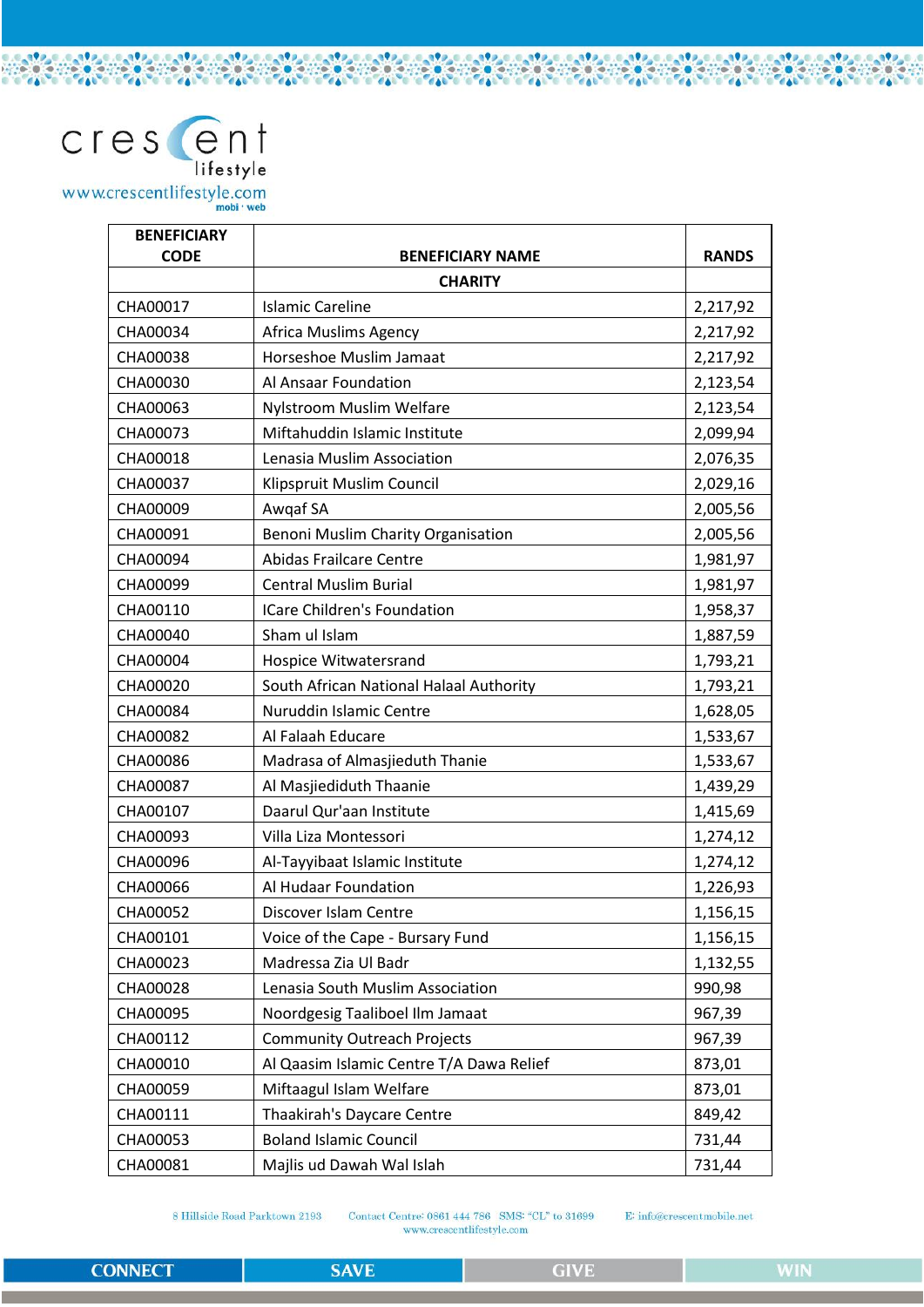

| <b>BENEFICIARY</b><br><b>CODE</b> | <b>BENEFICIARY NAME</b>                                  | <b>RANDS</b> |  |
|-----------------------------------|----------------------------------------------------------|--------------|--|
|                                   | <b>CHARITY</b>                                           |              |  |
| CHA00042                          | Al Tawheed Centre                                        | 707,85       |  |
| CHA00048                          | <b>Strand Moslem Council</b>                             | 707,85       |  |
| CHA00065                          | <b>Baitul Banaat</b>                                     | 637,06       |  |
| CHA00113                          | Al Fidaa Foundation                                      | 589,87       |  |
| CHA00080                          | South African Muslim Students Bursary Fund               | 566,28       |  |
| CHA00015                          | Room 13                                                  | 542,68       |  |
| CHA00083                          | Madrasatul Irshadiah                                     | 542,68       |  |
| CHA00043                          | Darul Fadheelah                                          | 519,09       |  |
| CHA00047                          | Nigel Muslim Jamaat                                      | 519,09       |  |
| CHA00061                          | Bela Bela Islamic Center                                 | 519,09       |  |
| CHA00033                          | Lakefield Muslim Jamaat                                  | 471,90       |  |
| CHA00046                          | <b>Central Islamic Trust</b>                             | 471,90       |  |
| CHA00076                          | Paarl Muslim Jamaat                                      | 448,30       |  |
| CHA00035                          | Kensington Muslim Jamaat                                 | 424,71       |  |
| CHA00058                          | Miftaagul Islam Madressah                                | 424,71       |  |
| CHA00078                          | <b>Islamic Relief Fund</b>                               | 424,71       |  |
| CHA00045                          | Fordsburg Muslim Youth Organisation                      | 401,11       |  |
| CHA00054                          | <b>HRW Islamic Institute</b>                             | 353,92       |  |
| CHA00088                          | Limpopo Islamic Feeding-Burial & Charitable organisation | 330,33       |  |
| CHA00097                          | Lydia Latiefa Hofmeyor                                   | 330,33       |  |
| CHA00039                          | <b>Mondeor Muslim Jamaat</b>                             | 283,14       |  |
| CHA00067                          | Madrasah Muaz Bin Jabal                                  | 283,14       |  |
| CHA00070                          | Western Educational Trust (ZST Jamaat)                   | 283,14       |  |
| CHA00069                          | Koster Muslim Institute                                  | 259,54       |  |
| CHA00077                          | Louis Trichardt Muslim Jamaat                            | 235,95       |  |
| CHA00068                          | <b>Bethal Muslim Jamaat</b>                              | 188,76       |  |
| CHA00102                          | Little Rose Creche                                       | 188,76       |  |
| CHA00103                          | Riverlea Gabieboela Islamic Association                  | 188,76       |  |
| CHA00100                          | Institute for islamic services                           | 165,16       |  |
| CHA00106                          | <b>Global Relief Welfare Services</b>                    | 165,16       |  |
| CHA00044                          | <b>Lydenburg Muslim Community</b>                        | 141,57       |  |
| CHA00075                          | Mifthudin Islamic Institute                              | 141,57       |  |
| CHA00104                          | <b>Florida Muslim Association</b>                        | 141,57       |  |
| CHA00079                          | <b>Greenside Muslim Association</b>                      | 117,97       |  |
|                                   |                                                          |              |  |

 $-990 -$ 

**CAL** 

 $-999$ 

**CA** 

**CAL** 

**APP** 

**CON** 

**APP** 

**CONTRACTOR** 

**CARAGICARAG** 

**CONDE** 

 $0.999$ 

 $\epsilon$ 

8 Hillside Road Parktown 2193

Contact Centre: 0861 444 786 SMS: "CL" to 31699 www.crescentlifestyle.com

E: info@crescentmobile.net

 $-999$ 

 $.99$ 

 $.99<sub>o</sub>$ 

**CON**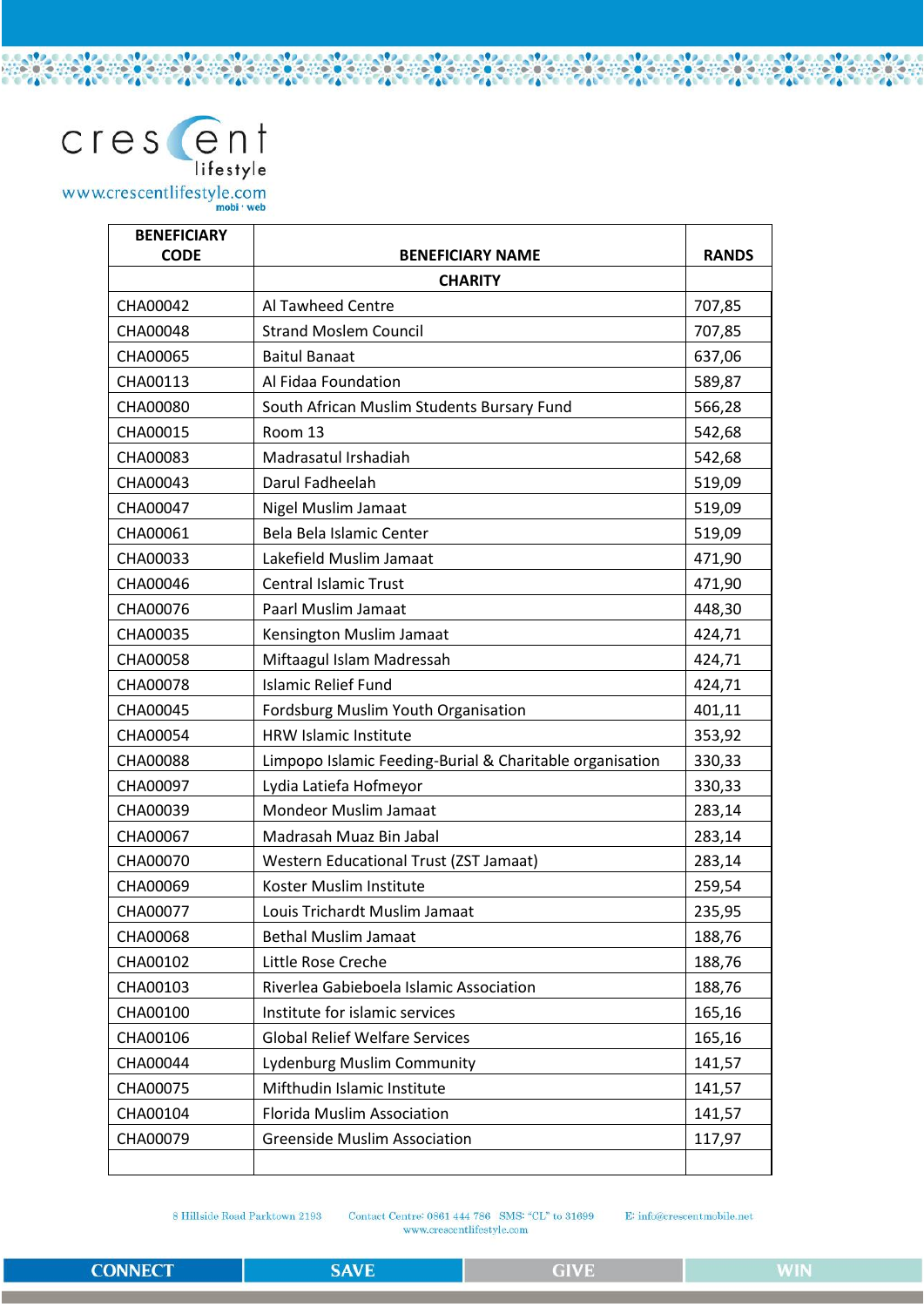### cres ent lifestyle www.crescentlifestyle.com

**BENEFICIARY BENEFICIARY NAME RANDS MASJID** MOS00055 **Jable Nur Trust** 4.648.19 MOS00093 Eldoradopark Jumah Masjid 2,571,84 **Green Masjid** 2,265,11 MOS00091 MOS00068 Maraisburg Jumma Masjid 2,123,54 MOS00095 Darul Uloom Zakariyya 1,840,40 1,486,48 MOS00101 Anwaarul Islam MOS00165 Masjidus Saabireen 1,486,48 MOS00241 Witbank Town Musallah 1,462,88 MOS00305 Habibia Soofie Masjid 1,439,29 MOS00064 Mayfair Jumma Masjid and Madressa Institute 1,368,50 Masjid Omar Farooq MOS00026 943,79 MOS00019 Masjid-E-Bilal 896,61 Jamaat-Ul-Muslimeen 896,61 MOS00030 MOS00092 Masjid Sayyidina Ghause-e-Azam 873,01 MOS00020 Masjid-E-Noor 825,82 MOS00022 Masjid-E-Saaliheen 731,44 MOS00021 **Rainbow Valley Mosque** 707.85 MOS00206 Masjid Un Noor 684,25 MOS00077 637,06 Jaame Musjid MOS00115 Muaz Bin Jabal Masjid 637.06 MOS00017 Masjid-E-siddique 613.47 MOS00246 Leslie Jumma Masjid 613,47 MOS00010 Masjid Uthman 589,87 MOS00042 Masjid Ashraf 589,87 MOS00028 Masjid Sheikh Zakariyya 566,28 MOS00076 Musjid-un-Noor 566.28 566,28 MOS00301 Zeerust Masjid MOS00018 Banglawali Musjid 542,68 MOS00297 Koster Masjid 542,68 MOS00016 Masjid-E-Sulaimaniyah 519,09 MOS00041 **Babus Salaam Masjid** 519,09 MOS00027 Masjid Sayyidina Hamza 495.49 MOS00302 Northcliff Musjid & Madressa Trust 424,71 MOS00052 Madrasah Quwwatul Islam 401,11 MOS00054 **Edenpark Muslim Jamaat** 377,52 MOS00067 Masjid Imdaadiyya 377,52

8 Hillside Road Parktown 2193

Contact Centre: 0861 444 786 SMS: "CL" to 31699 www.crescentlifestyle.com

E: info@crescentmobile.net

**CONNECT** 

المطالعين ومطلوب ومالحه ومعاون ومالحا ومعاون ومالحق والمعادي

**CONST** 

**CAN DE**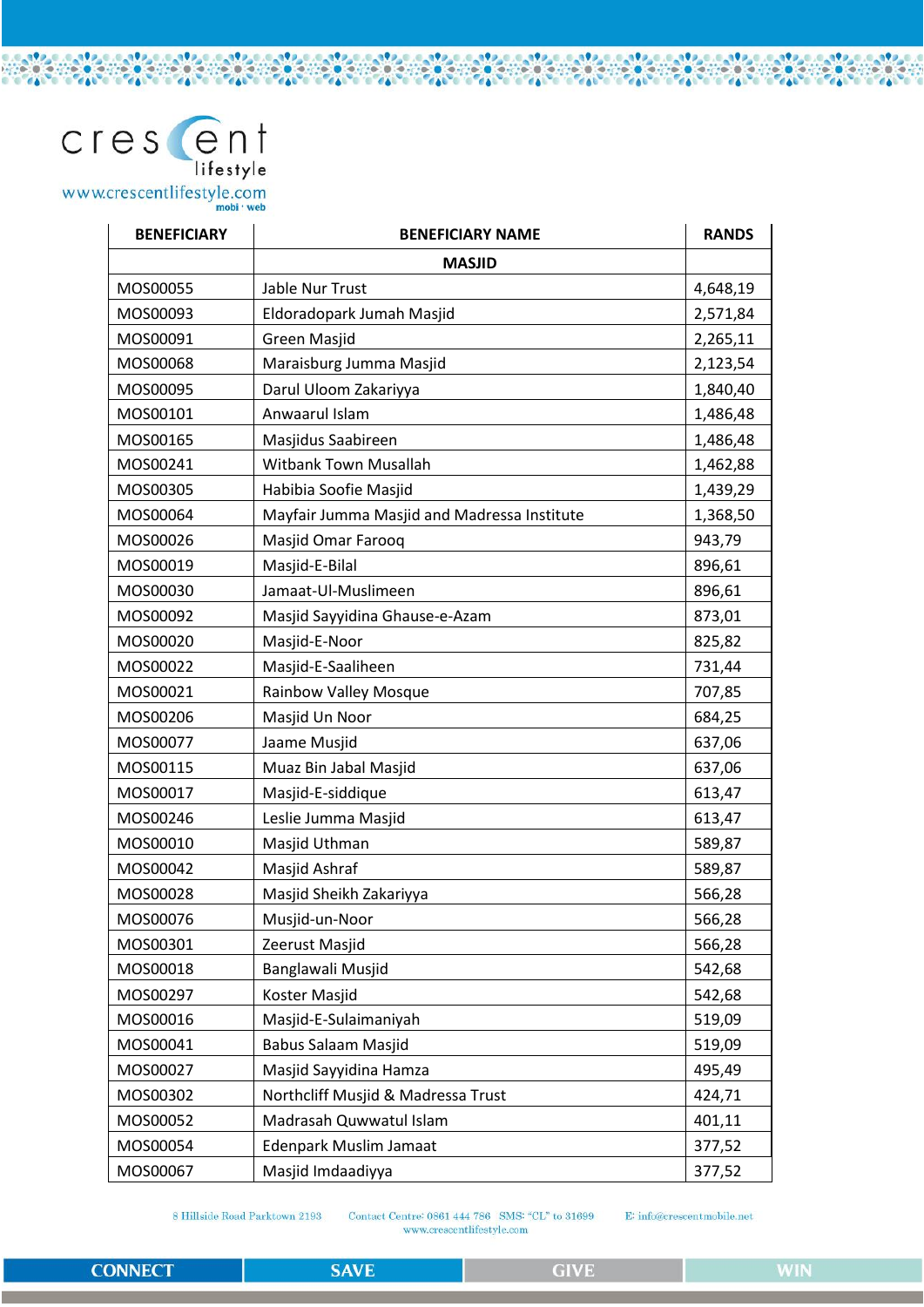# $\text{cres}$   $\text{en}^{\dagger}_{\text{liftstyle}}$ www.crescentlifestyle.com

| <b>BENEFICIARY</b><br><b>CODE</b> | <b>BENEFICIARY NAME</b>                        | <b>RANDS</b>     |
|-----------------------------------|------------------------------------------------|------------------|
|                                   | <b>MASJID</b>                                  |                  |
| MOS00184                          | Azaadville Jaamia Masjid                       | 377,52           |
| MOS00303                          | Jameah Mahmoodiyah                             | 353,92           |
| MOS00049                          | Ennerdale Jami Masjid                          | 330,33           |
| MOS00090                          | Auckland Park Jamaat Khana                     | 330,33           |
| MOS00247                          | Al Tauhid Delmas Jamia Masjid                  | 259,54           |
| MOS00248                          | Al Hudaar Jamaat Khana                         | 259,54           |
| MOS00039                          | Masjid Rahma                                   | 235,95           |
| MOS00059                          | Masjid-E-Falaah                                | 235,95           |
| MOS00242                          | Asiatic Bazaar Musallah                        | 235,95           |
| MOS00188                          | Masjid E Taqwa                                 | 212,35           |
| MOS00202                          | Masjid As Salfiyah                             | 165,16           |
| MOS00237                          | Stanwest/ Nurul Islam Masjid                   | 100,00           |
| MOS00244                          | Masjid ut Taqwa                                | 100,00           |
| MOS00245                          | Springs Jaame Masjid                           | 100,00           |
| MOS00304                          | Noordwyk Musalla                               | 100,00           |
|                                   |                                                |                  |
| <b>BENEFICIARY</b>                |                                                |                  |
| <b>CODE</b>                       | <b>BENEFICIARY NAME</b>                        | <b>RANDS</b>     |
|                                   | <b>SCHOOL</b>                                  |                  |
| SCH00013                          | Middelburg Muslim School                       | 6,276,24         |
| <b>SCH00006</b>                   | <b>Bosmont Muslim School</b>                   | 5,993,10         |
| <b>SCH00009</b>                   | Eldorado Park Muslim School                    | 4,294,27         |
| SCH00017                          | Al-Azhar Institute                             | 3,562,83         |
| <b>SCH00005</b>                   | Benoni Muslim School                           | 3,444,85         |
| <b>SCH00007</b>                   | Darul Uloom Pretoria                           | 2,972,95         |
| SCH00016                          | Darul Arqam Islamic High School                | 2,359,49         |
| <b>SCH00004</b>                   | Nurul Islam Nursery and Pre School             | 2,076,35         |
| SCH00010                          | Darul Ihsaan Islamic Institute                 | 1958,37          |
| <b>SCH00003</b>                   | Lenasia Muslim School                          | 1,392,1          |
| SCH00014                          | Al Huda Muslim School                          | 967,39           |
| SCH00011                          | Madressah Arabia Islamia                       | 920,20           |
| SCH00001                          | Roshnee Islamic School                         | 755,04           |
| <b>SCH00008</b>                   | Madrasah Ihyaa- Id- Deen                       | 707,85           |
| <b>SCH00002</b>                   |                                                |                  |
| SCH00012                          | Roshnee Islamic School<br>Madrasah Dawatul Haq | 566,28<br>542,68 |

 $-990 -$ 

**COLUM** 

 $-192 -$ 

**CON** 

**APP** 

 $\frac{1}{2}$ 

.0.090.0.0.090.0.0.090.

8 Hillside Road Parktown 2193

Contact Centre: 0861 444 786 SMS: "CL" to 31699 www.crescentlifestyle.com

E: info@crescentmobile.net

 $-999$ 

**COM**